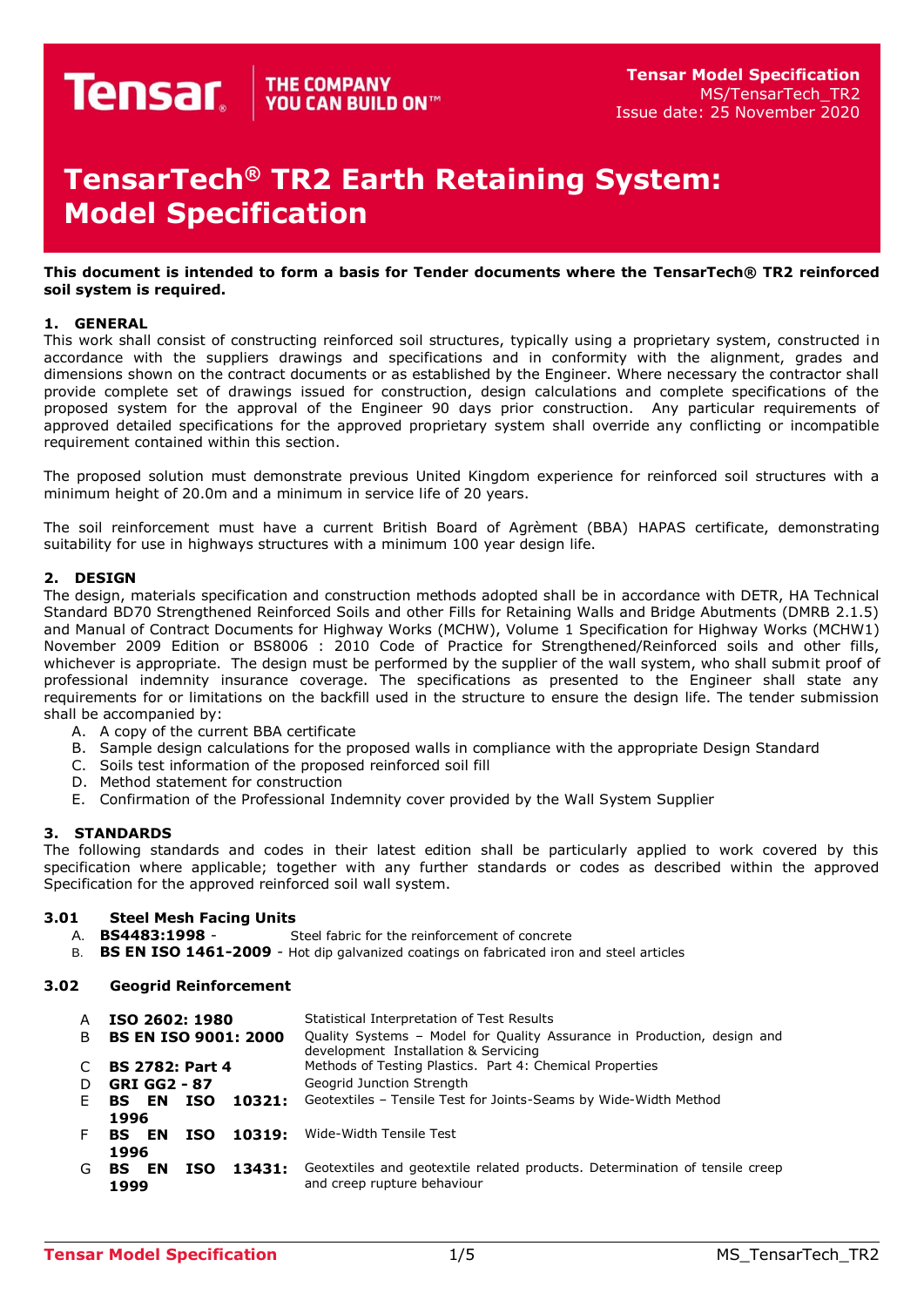### **3.03 Soils**

| A  | <b>BS1377: 1990</b> | Moisture Density Relationship for Soils, Standard Method |
|----|---------------------|----------------------------------------------------------|
| B  | BS1377: 1990        | <b>Gradation of Soils</b>                                |
| C. | BS1377: 1990        | Atterberg Limits of Soil                                 |
| D. | BS1377: 1990        | Shear Box Test                                           |
| F. | <b>BS3882: 1994</b> | Specification for topsoil                                |
|    |                     |                                                          |

## **4. MATERIALS**

The wall system will comprise structural steel mesh facing units, needle punched geotextile face liner uniaxially orientated high density polyethylene geogrids and a high efficiency positive connection between face and geogrid.

## **4.01 Steel Mesh Facing**

- A. Steel mesh should be welded high tensile steel mesh, Grade 460 structural fabric, manufactured in accordance with BS4483:1998
- B. Longitudinal bar diameter will be a minimum of 10mm at 100mm spacing and the transverse bar diameter will be a minimum of 8mm at a 200mm spacing
- C. Minimum weight shall be 8.14kg/m<sup>2</sup>
- D. Where specified the steel mesh facing will be galvanised in accordance with BS EN ISO 1461 : 2009 with a minimum mean coating of 85 µm.

#### **4.02 Geogrid Reinforcement**

- A. The reinforcing element shall be a geogrid manufactured in accordance with a Quality Management System which complies with the requirements of BS EN ISO 9001:2000. If required by the Engineer, the Contractor shall provide evidence that the manufacturer's Quality Assurance System has been certified to conform with BS EN ISO 9001:2000 by an external authenticating authority approved by the Department of Trade and Industry.
- B. The reinforcing element shall be a geogrid manufactured from high density polyethylene sheet, oriented in one direction so that the resulting ribs shall have a high degree of molecular orientation, which is continued through the integral transverse bar.
- C. The long term creep rupture strength Pc (Ultimate Limit State), for a design life of either 60 or 120 years, shall be in accordance with the following tables at a mean temperature for design country (10°C, 20°C or 30°C). This shall be determined by application of standard extrapolation techniques to creep data obtained in accordance with BS EN ISO 13431:1999 and shall be a lower bound value. Values shall be based on a minimum 100,000 hour of continuous creep testing.

|                     |              | Geogrid Type - design life of 120 years |              |              |              |              |              |
|---------------------|--------------|-----------------------------------------|--------------|--------------|--------------|--------------|--------------|
|                     | <b>Units</b> | <b>RE510</b>                            | <b>RE520</b> | <b>RE540</b> | <b>RE560</b> | <b>RE570</b> | <b>RE580</b> |
| $P_{C 10^{\circ}C}$ | kN/m         | 20.71                                   | 27.34        | 33.40        | 45.93        | 61.31        | 71.09        |
| $Pc 20^{\circ}c$    | kN/m         | 19.01                                   | 25.10        | 30.66        | 42.16        | 56.28        | 65.27        |
| $P_{C}$ 30°C        | kN/m         | 17.24                                   | 22.76        | 27.80        | 38.23        | 51.03        | 59.17        |

|                     |              | Geogrid Type - design life of 60 years |              |              |              |              |              |
|---------------------|--------------|----------------------------------------|--------------|--------------|--------------|--------------|--------------|
|                     | <b>Units</b> | <b>RE510</b>                           | <b>RE520</b> | <b>RE540</b> | <b>RE560</b> | <b>RE570</b> | <b>RE580</b> |
| $P_{C 10^{\circ}C}$ | kN/m         | 21.10                                  | 27.85        | 34.02        | 46.78        | 62.44        | 72.41        |
| $P_{C,20^{\circ}C}$ | kN/m         | 19.37                                  | 25.56        | 31.23        | 42.95        | 57.33        | 66.48        |
| $P_{C}$ 30°C        | kN/m         | 17.56                                  | 23.18        | 28.32        | 38.94        | 51.98        | 60.27        |

- D. The geogrid shall have an appropriate partial factor for site installation and construction damage, determined by the particle size distribution of the reinforced fill and in accordance with the values used in the design. This factor shall be based on full scale tests carried out in accordance with BS8006 Annex D and witnessed by an independent Approval Authority. If required by the Engineer, the Contractor shall provide supporting documented evidence of testing for this and any other partial factors assumed in the design. Partial factors for site installation and construction damage based on limited laboratory based testing are not acceptable.
- E. The strength of the junctions between the longitudinal ribs and transverse bars, as determined by the Geosynthetics Research Institute, Drexel University, USA, Test Method GG2-87, shall be not less than 95% of the Quality Control Strength.
- F. Any site joints in the reinforcement roll length shall be capable of carrying 100% of the geogrid Long Term Creep Rupture Strength. If required by the Engineer, the Contractor shall provide evidence of this.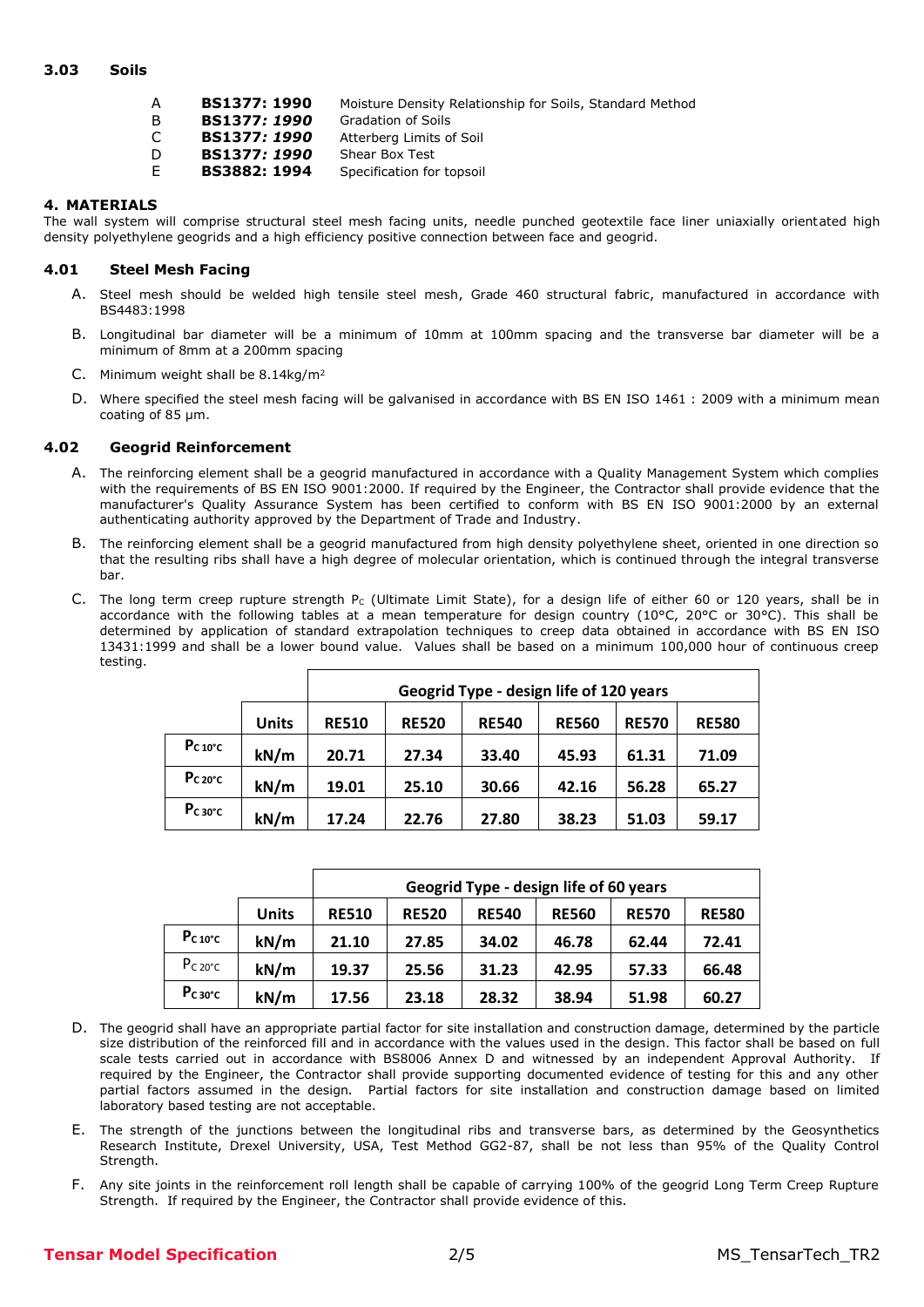- G. The geogrid shall be inert to all chemicals naturally found in soils and shall have no solvents at ambient temperature. It shall not be susceptible to hydrolysis, shall be resistant to aqueous solutions of salts, acids and alkalis, shall be nonbiodegradable and shall have a minimum of 2% finely divided carbon black, as determined by BS 2782 Part 4, Method 452B 1993, to inhibit attack by ultraviolet light.
- H The geogrid shall have an independent test certificate proving resistance and durability in a pH range of 2.0 to 12.5. Specifically, 'The a sample of the geogrid classification chosen shall have a test certificate from a recognised independent test authority, showing that when tested to ENV ISO 12960, March 1998, they can withstand immersion in a saturated solution of calcium hydroxide with a pH of 12.5, at 60 deg C for 3 days with no loss of tensile strength.'
- I The geogrid shall be CE Marked by an independent, authorised Certification Body to demonstrate that the product has been tested in accordance with the relevant European Standard relating to its specific use in construction, in accordance with the EU Construction Products Directive.
- J The product labelling must show the CE Mark, together with the Certification Body Number and the FPC (factory production control) number. 'Accompanying Documentation' indicating the relevant testing 'declared values', should be available on request.

#### **4.03.1 Face to geogrid connection**

A. The connection between the steel mesh facing units and the geogrid shall be a continuous mechanical connection. The geogrid is connected to the face by looping around a 12mm dia. steel bar on the outside of the face and by connecting back onto itself using a high strength bodkin connection.

# **4.04 Geotextile Face Liner**

- A. The face liner shall be a black needle punched geotextile manufactured from 100% virgin polypropylene in compliance with the following specification:
- B. The geotextile shall be manufactured in accordance with a Quality Management System which complies with the requirements of BS EN ISO 9001:2000.

| Polymer                                                                     | 100% virgin black polypropylene |  |  |  |  |
|-----------------------------------------------------------------------------|---------------------------------|--|--|--|--|
| Thickness (mm) under 2kPa according to BS4501:1987                          | 3.50                            |  |  |  |  |
| Unit weight (gm-2)                                                          | 400                             |  |  |  |  |
| Maximum Tensile Strength (kN/m) according to BS EN ISO 10319:1996           |                                 |  |  |  |  |
| <b>MD</b>                                                                   | 16                              |  |  |  |  |
| TD                                                                          | 32                              |  |  |  |  |
| Elongation at Maximum Tensile Strength(%) according to BS EN ISO 10319:1996 |                                 |  |  |  |  |
| <b>MD</b>                                                                   | 110                             |  |  |  |  |
| TD                                                                          | 75                              |  |  |  |  |
| Puncture Resistance (CBR) according to BS EN ISO 12236                      |                                 |  |  |  |  |
| Maximum Force (kN) (5)                                                      | 3.5                             |  |  |  |  |
| Maximum Displacement (mm) (6)                                               | 67                              |  |  |  |  |
| Metal Detector test for broken needles                                      | <b>YES</b>                      |  |  |  |  |
| Roll size (m)                                                               | $2.1 \times 50$                 |  |  |  |  |
| Roll weight (kg)                                                            | 44                              |  |  |  |  |

## **4.05 Reinforced (Infill) Soil**

**4.05.1** The reinforced soil material proposed should conform to the following:

- A. Minimum angle of friction ( $\varrho_{\rm cv'}$ ) of 30 degrees unless agreed with the Engineer
- B. The contractor should provide the Wall System supplier and the Engineer/Client with Effective Stress Parameters soil test information including soil density to allow completion and checking of the final design.

## **5.CONSTRUCTION**

## **5.01 Excavation**

- A. Contractor shall excavate to the lines and grades shown on the Contract Drawings. Contractor shall take precautions to minimize over-excavation. Over-excavation shall be filled with compacted approved infill material, or as directed by the Engineer.
- B. Contractor shall verify location of existing structures and utilities prior to excavation. Contractor shall ensure all surrounding structures are protected from the effects of any excavation. Excavation support, if required, is the responsibility of the Contractor.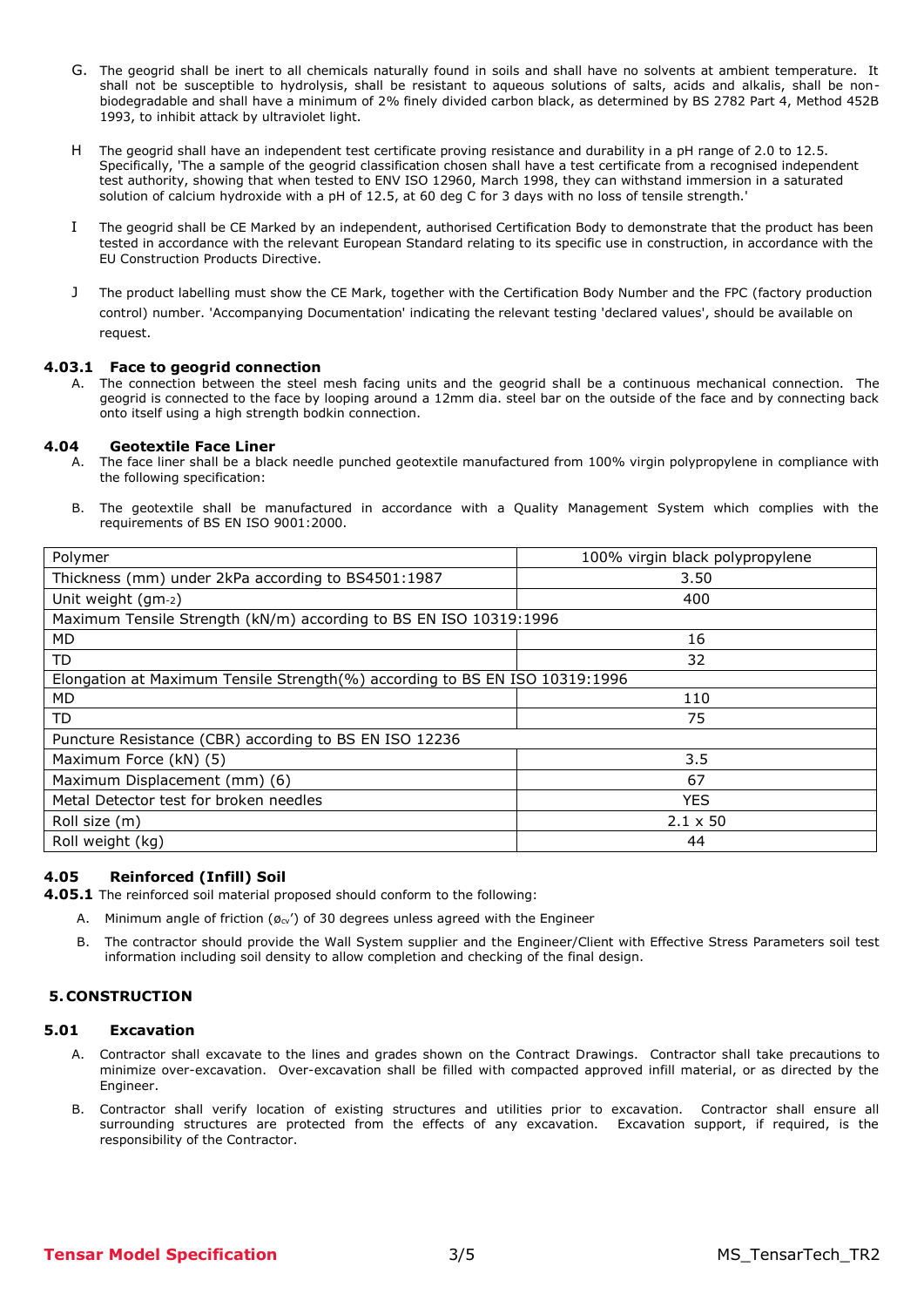#### **5.02 Foundation Preparation**

- A. Following the excavation, the foundation soil shall be examined by the Owner's Engineer to assure actual foundation soil strength meets or exceeds the design bearing strength. Soils not meeting the required strength shall be removed and replaced with compacted approved infill soils, as directed by the Engineer.
- B. Foundation soil shall be proof rolled and compacted to 95% standard Proctor density and inspected by the Clients Engineer prior to placement of Steel Mesh panels and reinforced fill.

### **5.03 System Installation**

- A. The steel components may be galvanised although this is not usually necessary and is dependent on the requirements of the design.
- B. Steel components may be stored outside without fear of damage from the weather.
- C. Geogrids are delivered in either 75m or 50m long x 1.3m wide rolls and may be stored outside without fear of damage from the weather.
- D. Prepare a level foundation as required by the contract.
- E. The high tensile steel mesh face consists of 10mm bars at 100mm spacing and 8mm bars at 200mm spacing. The mesh should be cut into 2.4m x 2.4m square panels or similar.
- F. Position the steel mesh face in accordance with the drawing, with the 10mm bars vertical. Use the "L" shaped bars at 1.2m horizontal spacing to keep the first lift of mesh at the correct angle by tying to the steel mesh face with a suitable tying wire. It may also be necessary to prop or tie back the face temporarily to maintain alignment.
- G. The face liner geotextile, which is normally a non-woven needle-punched fabric, should be placed and fixed inside the steel mesh face. This face liner needs to be lapped back horizontally top and bottom between the layers of geogrid by a minimum 100 mm to prevent loss of fines from the fill material.
- H. Place and compact fill in accordance with the Contract specification up to the level of the lowest geogrid layer. Fill should be placed by plant such as an excavator bucket or a dozer with an opening bucket, which causes the fill to cascade onto the grids. A minimum of 150mm thick cover of fill must be maintained between the tracks of any plant and the geogrid to avoid damage.
- I. Compact fill in layers. Only nominal compaction is required for the 150mm directly behind the face but elsewhere compaction should be in accordance with the latest DOT Specification for Highway Works . Use a vibrating plate compactor or vibrating roller with a mass per metre width less than 1300kg and a total mass less than 1000kg within 2m of the face.
- J. Return the geotextile over the fill with a minimum of 100mm horizontal lap.
- K. Cut and position the first layer of geogrid and connect to the face using the horizontal anchor bar and the HDPE bodkin. Adjacent lengths of geogrid are butt jointed at the face.
- L. It is important that if the centre of any anchor bar is less than 50mm above the centre of the horizontal bar of the steel mesh face, then the level of that geogrid and it's anchor bar shall be lowered so that it is located immediately below that horizontal bar of the steel mesh face. This will accommodate settlement of the fill and geogrid relative to the face.
- M. Tension from the free end of grid using a tensioning beam inserted through the apertures until all the slack is removed from the face connection.
- N. Whilst maintaining tension, place a layer of fill on the grid, which will be sufficient to restrain it when the load is removed. Release the tension and remove beam.
- O. Position the next geotextile liner with a minimum horizontal lap of 100mm.
- P. Place and compact fill in layers up to the next layer of geogrid. All geogrids should be installed to the levels, lengths and orientation as shown on the contract drawings.
- Q. Repeat steps K-P up to the design height of the structure extending steel mesh as necessary by tying in additional panels with a vertical lap of 400mm and a horizontal lap of 90mm.
- R. Protect the exposed top of the vertical mesh bars with the plastic caps provided.
- S. The Contractor must fully assess the safety risk associated with working at height and where appropriate install any necessary temporary edge protection.
- T. As well as following procedures for health and safety, it is essential when handling wire products that protective glasses and gloves are worn.